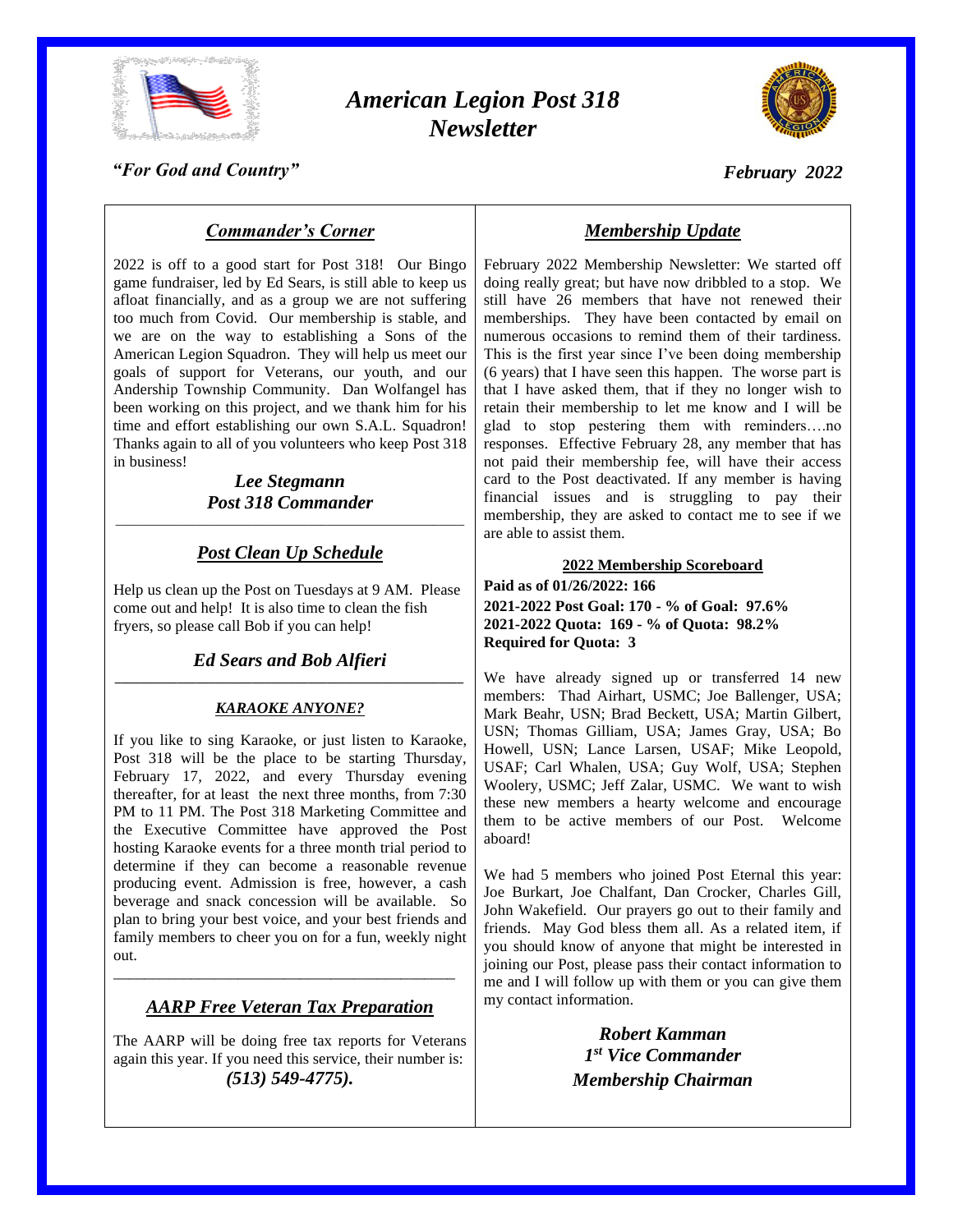#### *Chaplain's Report*

As of this writing I am happy to report we have no serious cases of COVID that I am aware of. Old age seems to be the only thing we are facing as we continue into this new year. We are still holding up our membership and should reach our quota shortly, if we have not done so by now. Bob Kamman continues to stay on top of getting new members signed up and others to pay their dues. Hopefully you are not one of those who have not paid. We are beginning to get some younger new members along with starting a Sons of the American Legion (SAL) group at this Post. This will allow us more members who can continue our programs to aid Veterans, local schools and our Community.

Applications for College Scholarships will be going out to our local schools by the end of this month. As a member, if you have a child or grandchild who is a Senior, and in interested in applying, please get a scholarship application from me. They have to be in by the end of April.

It is nice hearing that our members, Wayne Hinnaman and Ralph Caskey are on the mend and should be returning to their work within the Post. Nice to see one of our former Commanders, Jim Bussey, back at our last meeting. Remember our meetings are the second Wednesday of every month starting at 7 PM, or you can get on thru Zoom.

The Oratorical Contest was held at our Post on January 29th starting at 2 PM. Because our Post is the only Post in the County with a scheduled contest, we sponsor not only our Post contest but also the Hamilton County Contest. Our contestant backed out, so the one contestant, from Post 790, is going on to the District contest..

Quote: A careless word may kindle strife: a cruel word may wreck a life: a timely word may level stress: a loving word may heal and bless. God Bless you all.

#### *Jerry Porter* Chaplain *\_\_\_\_\_\_\_\_\_\_\_\_\_\_\_\_\_\_\_\_\_\_\_\_\_\_\_\_\_\_\_\_\_\_\_\_\_\_\_\_\_\_\_\_\_\_\_\_\_\_\_\_\_\_\_\_\_\_*

## *Uniform Services*

Joseph House donations will be delivered Tuesday, Feb. 1 st. I will depart the Post around 9:30 - 10am. If you have donations, have them there by 9:30am, please. We're still collecting money for Gifts For Yanks, and any donation gladly accepted. Any member wishing to join the Honor Guard see R. Caskey we could use a few more volunteers. Thanks,

> *Ralph Caskey SAA*

## *Charities, Inc. Update*

Please remember that there are two corporate programs that contribute to CI (Charities, Inc.) based on your support for their businesses. All you need to do is sign up, select CI as your cause, and they will contribute a portion of your spending to CI. Details are listed below:

**Kroger Community Rewards** – If you are a Kroger customer and are not supporting a charitable organization through *Kroger Community Rewards*, we would encourage you to do your part to support your Post! Go to [www.kroger.com](http://www.kroger.com/) and register for the Kroger Community Rewards program and select *American Legion Post 318 Charities*, *Inc*. as your cause.

**Amazon Smiles** – If you shop at Amazon.com and select *American Legion Post 318 Charities, Inc.* as your charity, Amazon donates 0.5% of all eligible purchases. To maximize our revenue opportunities, please share this information with family and friends.

### *Don Bishop*

# *President, Charities, Inc.* \_\_\_\_\_\_\_\_\_\_\_\_\_\_\_\_\_\_\_\_\_\_\_\_\_\_\_\_\_\_\_\_\_\_\_\_\_\_\_\_\_\_\_\_\_\_\_\_\_\_\_\_\_\_\_\_\_\_

### *Post Officers & Committee Chairs:*

| Commander:                                             | Lee Stegmann        | 513-967-9613 |
|--------------------------------------------------------|---------------------|--------------|
| 1st Vice:                                              | <b>Bob Kamman</b>   | 513-545-5237 |
| 2nd Vice:                                              | Kirk Minnich        | 513-594-5339 |
| Adjutant:                                              | Dan Wolfangel       | 513-474-9577 |
| Asst. Adjutant:                                        | <b>Bob Carey</b>    | 513-313-7369 |
| <b>Finance Officer:</b>                                | Randy Lindsey       | 513-374-2099 |
| Chaplain:                                              | Jerry Porter        | 513-528-1557 |
| <b>Sergeant at Arms:</b>                               | <b>Ralph Caskey</b> | 513-470-6588 |
| <b>Bingo:</b>                                          | Ed Sears            | 513-474-0246 |
| <b>Community Support, Americanism, and Fundraising</b> |                     |              |
| are all VACANT                                         |                     |              |
| Event Coordination: Ken Knight                         |                     | 513-675-5234 |
| House:                                                 | <b>Bob Alfieri</b>  | 513-232-0309 |
| <b>Service Officer:</b> Charlie Cleves                 |                     | 513-232-7767 |
| <b>Charities Inc. Liaison: Don Bishop</b>              |                     | 513-474-4194 |
| Corp. Statutory Agent: Dan Wolfangel 513-474-9577      |                     |              |
| VA Volunteer Service: Jerry Porter                     |                     | 513-528-1557 |
| Asst. Finance Officer and Newsletter Editor: Joe       |                     |              |
| DuBois, joedubois@cinci.rr.com<br>513-582-8477         |                     |              |

*Next General Meeting is on February 9th at 7PM. EC Meeting is on February 23rd at 7PM.*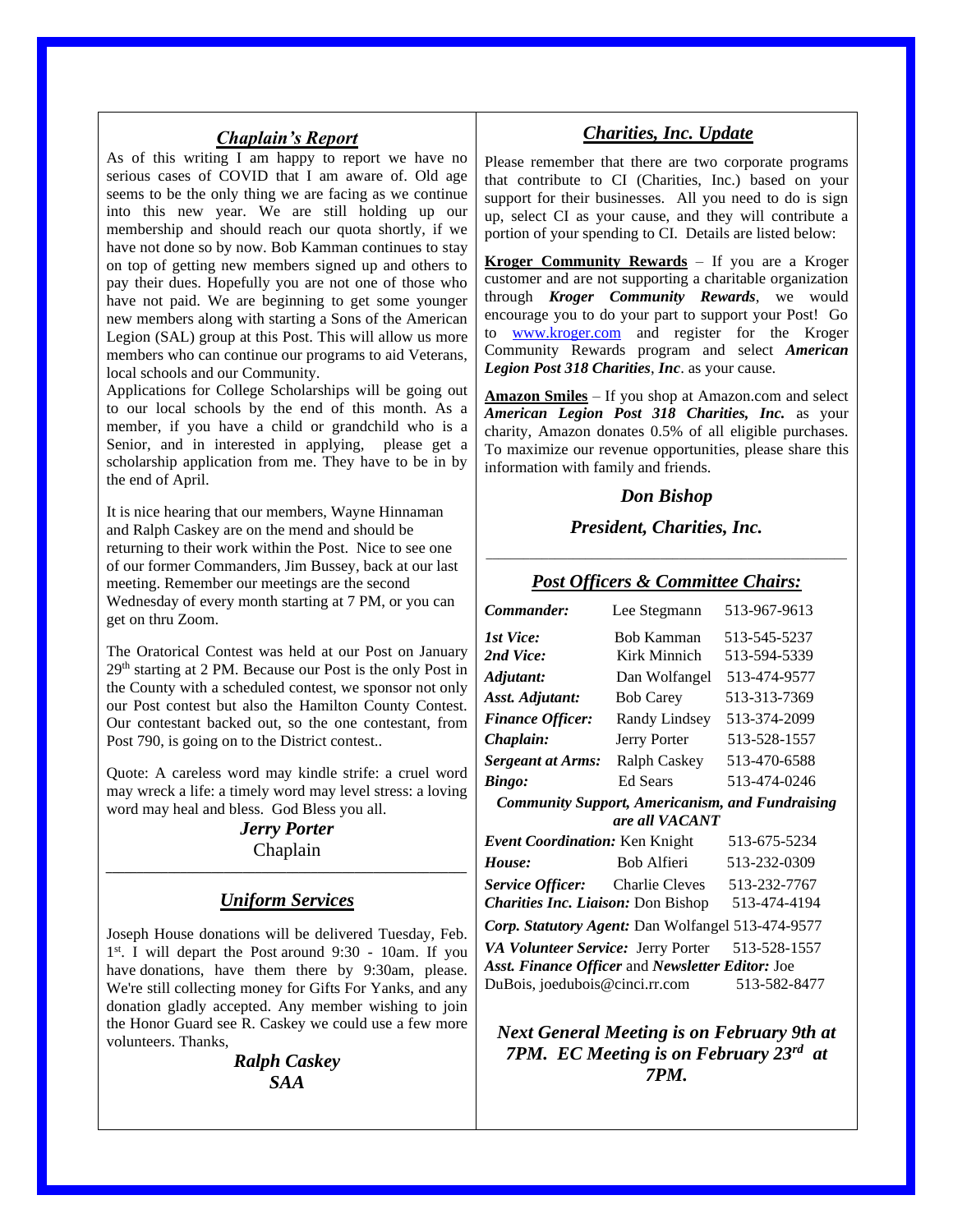## *Bingo*

I want to thank all the people that come out to help set up for bingo, along with all of the people that come out and work Bingo for the POST. If you like to play Bingo, we play on Sunday night. Doors open at 4:30 pm. Play starts at 6 pm.

Please consider helping us out on Sundays. The jobs are easy to learn, and about half are completed by 7:30 pm. We are usually finished with all jobs by 9:30 pm to 10:00 pm. Thank you!

> *Ed Sears Bingo Chairman* 513-474-0246, [emsears1969@gmail.com](mailto:emsears1969@gmail.com)

\_\_\_\_\_\_\_\_\_\_\_\_\_\_\_\_\_\_\_\_\_\_\_\_\_\_\_\_\_\_\_\_\_\_\_\_\_\_\_\_\_\_\_\_\_\_

### *All Post 318 ZOOM Meetings*

**ID: 3959722502, Password: Post318 (Capitol "P" and no space between Post and 318 is necessary in the password.)**

If you can't attend the monthly General Membership Meeting, please use the Zoom application and the ID & Password provided above! Log on, mute your microphone, then listen and observe the meeting. We need your attendance, since we can't do business without a quorum. We need you there on Zoom!

> *Randy Lindsey Zoom Chairman*

*\_\_\_\_\_\_\_\_\_\_\_\_\_\_\_\_\_\_\_\_\_\_\_\_\_\_\_\_\_\_\_\_\_\_\_\_\_\_\_\_\_\_\_\_\_\_\_\_\_\_\_\_\_\_\_\_\_*

### *The Little Brown Jug Party*

The District Party to celebrate our successful membership drive will be held at Mount Washington Post 484 on Saturday, February  $26<sup>th</sup>$ , from 4PM to 7PM. This also celebrates the District S.A.L.s winning their Blue Jug! Food and beverages will be provided by the 4<sup>th</sup> District.

Shirts are available to order until January  $31<sup>st</sup>$ , with prices from \$32 to \$38, depending on the size.

**For God and Country,**

*Steven N. Ervin Fourth District Commander* Fabulous Fourth District of Ohio *Post 484 Commander*

## *Post 318 to Host HCC Meeting*

Anderson Post 318 will be hosting the February Meeting of the Hamilton County Council of American Legions (HCC) on Tuesday, February 2, 2022. This group is made of up of the eighteen (18) American Legion Posts located within Hamilton County, for purposes of providing some coordination of various Legion programs and activities of Posts at the local county level.

#### *Dan Wolfangel Adjutant - Post 318 \_\_\_\_\_\_\_\_\_\_\_\_\_\_\_\_\_\_\_\_\_\_\_\_\_\_\_\_\_\_\_\_\_\_\_\_\_\_\_\_\_\_\_\_\_\_\_\_\_\_\_\_\_\_\_\_\_\_*

## *Post Finance Report*

All bills are paid, we have a positive cash flow, and Post 318 is solvent!

*Randy Lindsey Finance Officer \_\_\_\_\_\_\_\_\_\_\_\_\_\_\_\_\_\_\_\_\_\_\_\_\_\_\_\_\_\_\_\_\_\_\_\_\_\_\_\_\_\_\_\_\_\_\_\_\_\_\_\_\_\_\_\_\_\_*

## *Post 199 Fundraiser on Febuary 6th*

This is a Texas Hold'em Poker, "No Limit" Tournament. Registration @ 12PM; Play Starts @ 1PM. \$50.00 Entry for 50K chips!

The Yeager-Benson Post 199, located at 10700 Campbell Road, in Harrison, Ohio, is having a fundraiser for the benefit of various district veteran's programs. 60% of all of the money collected will go to payouts. Players must be at least 18 years old. Food and drinks will be available for purchase. *For additional info. Contact:*

### *Darrin McQueen @ 513-312-5987 Al Buxton @ 513-225-1489*

### *Attention Legionnaires*

The American Legion Post 83, Dommodore Denig, is accepting donations for Kentucky's December 2021 tornado victims. As you may already know, they are devastated. Many survivors have been displaced from their homes. As The American Legion Family, the hope is to come together and support our fellow Americans in need. Any contribution would be greatly appreciated. Hygiene products, diapers, wipes, cleaning supplies, water and monetary donations. **Please send donations to: Ellen Michell, 2nd Vice Commander Post 83 415 West Bogart Rd**

**Sandusky, OH 44870 Phone: (818) 817-1208**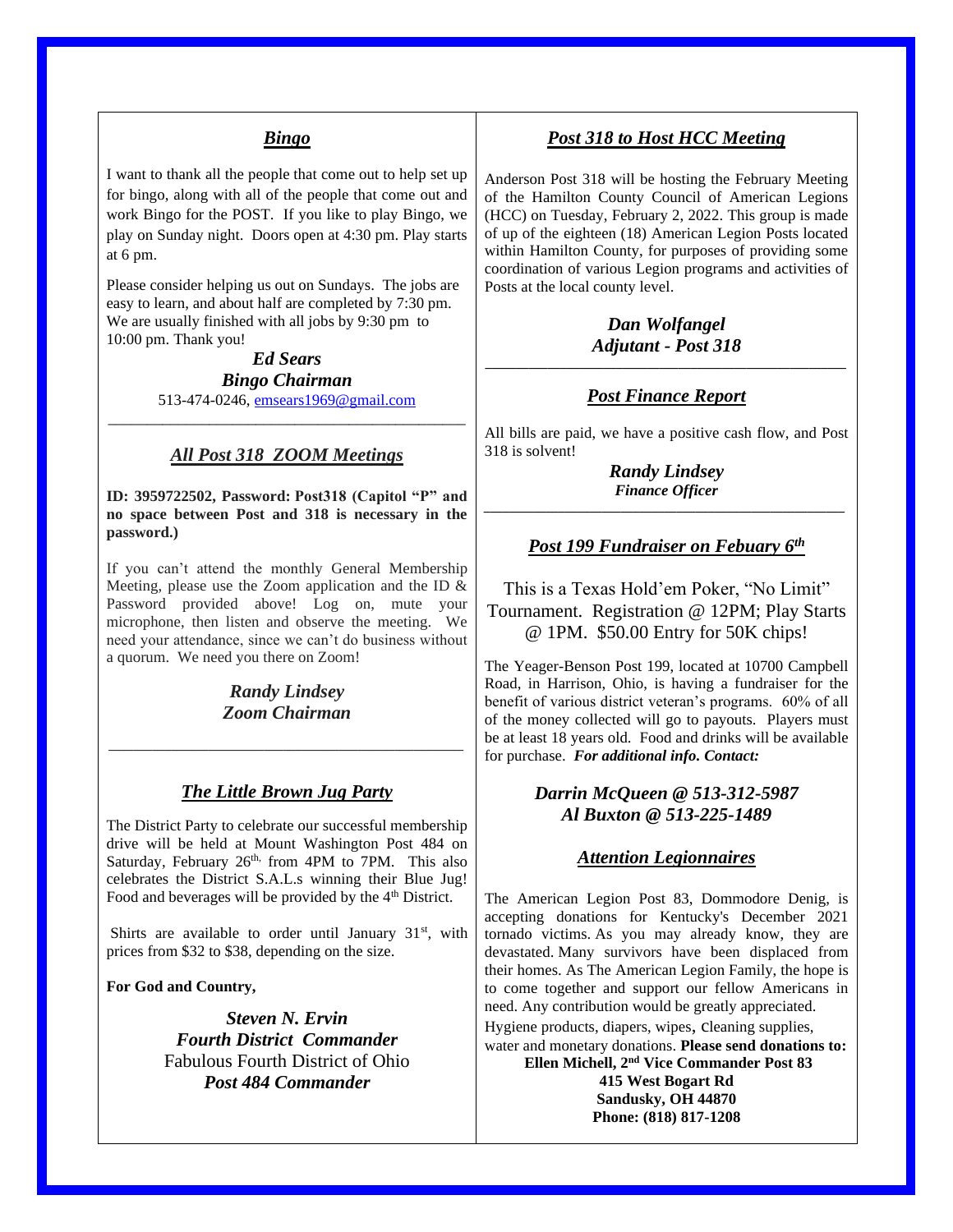# *Do You Know What is Going on at Your Post? It is Your Choice!*

The best way would be to attend monthly meetings and actively participate. However, we do realize that sometime the tolls of age, and family, and work obligations make that difficult, or prohibitive. However, there are resources to help keep you abreast of what is going on at your Post.

If you have a computer there are two methods that you can use to access Post 318 information:

First, the monthly Post 318 Newsletter is sent out each month electronically to each Post member for whom we have an email address, and is physically mailed to all members that we do not have an email address. (NOTE: We attempt to minimize this physical mailing option as it becomes extremely costly.)

Secondly, you may access the Post 318 website at "*[www.post318.org](http://www.post318.org/)*", where you will find not only the monthly Post Newsletter, but also posted copies of the monthly "Post General Membership Meetings" Minutes and "Post Executive Committee Meeting" Minutes, as well as copies of the Post Constitution, By-Laws and the annual Post Business Plan.

The Post can only do so much in making the info available. YOU AS A MEMBER HAVE TO TAKE THE INITITIVE AND INTEREST TO TAP INTO THE RESOURCES WE PROVIDE. ADDED NOTE: The method for getting Post Newsletter and other Post related information out to all members via email is through a program called "MailChimp", which does permit a recipient (member) the right to unsubscribe.

However, if you choose to unsubscribe, you are not just unsubscribing from that current email message, YOU ARE UNSUBSCRIBING FROM ALL FUTURE POST 318 GENERAL INFORMATION EMAILS, ON-LINE NOTICES AND NEWSLETTERS WE SEND USING MAILCHIMP! You will have severed you ability to receive info regarding what your Post is doing. It is your choice to be informed, or uninformed.

> *Dan Wolfangel Adjutant - Post 318* (Reprint from January Newsletter)

# *Post Activities*

As the frigid weather continues outside it's time to heat up the Post with our Annual Chili Cook-Off!! On February 19<sup>th</sup> starting at 4pm. The Social Event is open to all post members, their families, and guests. The Post will be providing a couple sides to go with the chili but all are welcome to bring a side or desert to share. Drinks will be available for purchase at the bar. We look forward to seeing everyone in attendance!!



**February 19th, 2022**

If you have a pot of chili, you think will make the grade, please contact me to put your name in the pot! Cell 513- 594-5339 or email [kirk.minnich@gmail.com](mailto:kirk.minnich@gmail.com) Please send a quick RSVP if you and your family plan to attend. Thanks

In 2022 all our Post Socials will be on the 3<sup>rd</sup> Saturday of even months in the Clubroom. The dates are Feb 19<sup>th</sup>; Apr  $16^{th}$ ; June  $18^{th}$ ; Aug  $20^{th}$ ; Oct  $15^{th}$  & Dec  $17^{th}$ . Make sure to check the Post Calendar and Newsletter for the details of each event and for all the events at the Post! We plan to have a busy 2022 and look forward to seeing you!

> *Kirk Minnich 2 nd Vice Commander*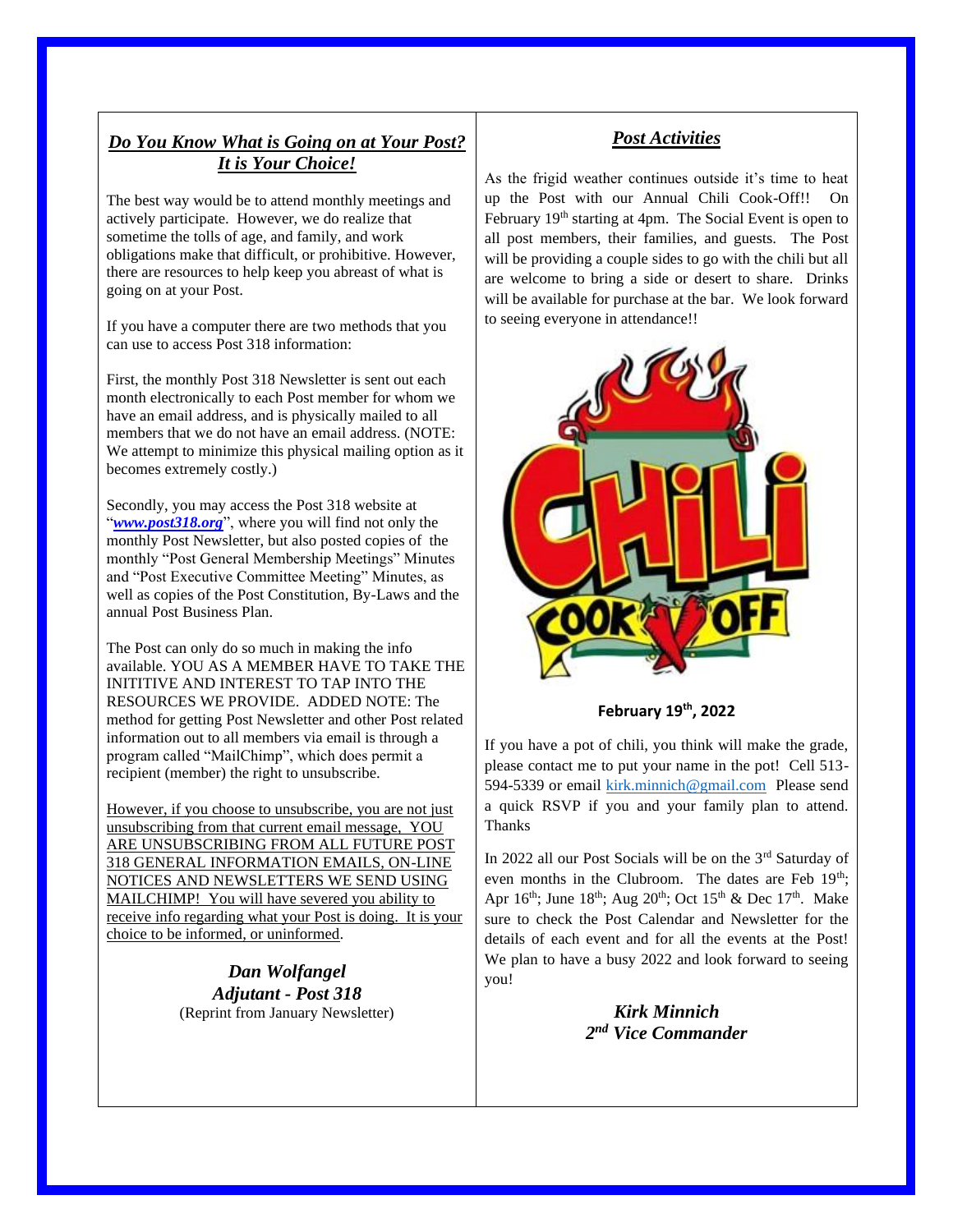

The winner, and only contestant, of Our Hamilton County American Legion Oratorical Contest, Elisha Kenniv, from Post 790, and Post 318 Chaplain, Jerry Porter, who organized and conducted the contest on January 29<sup>th</sup> at the Post.

Below are the volunteers who participated in conducting the Oratorical Contest: Host - Gary Gregorio, Timers; Don Bishop , Dan Wolfangel, Judges; Joe DuBois, Rick Weis, Bob Bachelder, Winnie Clayton, and Charles Cleves. County Rep.; Steve Lieurance, District Rep; Jerry Perry, Contestant; Elisha Kenniv, Organizer; Jerry Porter.



#### **FORMATION OF: "SONS OF THE AMERICAN LEGION (S.A.L.) SQUADRON 318"**

Following an S.A.L. Information Meeting held on Tuesday, January 25<sup>th</sup>, the Post 318 Executive Committee, at their January 26, 2022 E.C. Meeting, voted to submit an application to the Department of Ohio American Legion and National American Legion for the chartering of Post S.A.L. Squadron 318. We will be doing so with at least twelve Charter Squadron members who applied for membership at the January 25<sup>th</sup> meeting' and one S.A.L. member who will transfer to our Squad after we receive our charter.

The official chartering process is expected to take approximately ninety days. However, during that time, we will be moving forward with many Post and Squadron level items related to having the Squadron ready to go as soon as charter is received.

These items include: establishment of a Post S.A.L. Advisory Committee, and a Post S.A.L. Advisor (will become part of Post Executive Committee), who will be responsible for overseeing Squadron operations in accord with Post and S.AL. rules and policies; setting organizational meetings; establishing temporary S.A.L. Squadron Officers (Commander / 1<sup>st</sup> Vice Commander / Adjutant / Finance Officer); development of Squadron Constitution, by-Laws and Policies; setting up schedule for monthly Squadron meeting; and establishing a plan for Squadron activities. More details will be reported as they develop. 3 Post members volunteered to be on this committee: Tony Capetillo, Charlie Cleves, and Joe DuBois.

Eligibility for S.A.L. membership is: (1) Male descendant (son, stepson, adopted son or grandson) of an American Legion member; OR: (2) Male descendant (son, stepson, adopted son or grandson) of a deceased or honorably discharged veteran who is/was eligible for American Legion membership. Also, existing members of the American Legion, whose parent or grandparent were members of the American Legion are also eligible for membership in the S.A.L. They are known as a "dual members". Anyone interested in membership, or needing further membership info should contact the Post.

> *Dan Wolfangel Adjutant*